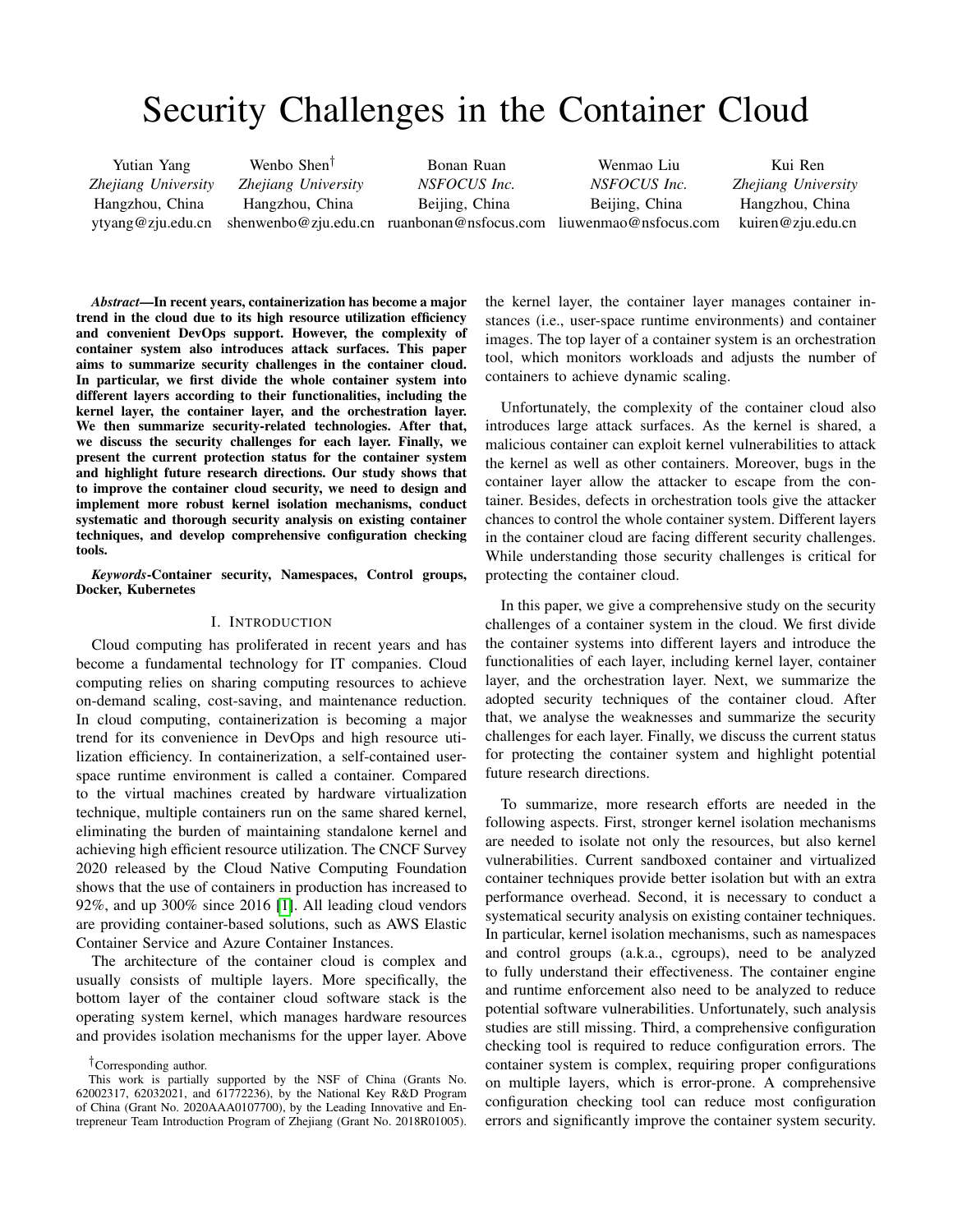

<span id="page-1-0"></span>Fig. 1. Container cloud architecture.

## II. CONTAINER CLOUD ARCHITECTURES

In this section, we introduce the architecture of the container cloud. As shown in Figure [1,](#page-1-0) the container cloud mainly consists of three layers. **O** Kernel layer is at the bottom of the container architecture and serves as the foundation of the whole container system. In typical native container environments, multiple container instances run on the same shared kernel. While the kernel needs to isolate these container instances properly and coordinate their resource usages. Above the kernel, it is the  $\Theta$  container layer, including the container runtimes and container engine. Container runtimes are in charge of creating and managing the isolated execution environments (a.k.a., containers) using kernel mechanisms, such as Linux namespaces and cgroups. The container engine, such as Docker, is for user command interpretation, container image composition and management. On the top, we have the ❸ orchestration layer, including orchestration tools, such as Kubernetes, which automate the deployment and scaling of containers. Besides above three layers, the container cloud also needs to use container images. A container image is a collection of binaries, packages and other dependencies that are needed to deploy a container instance. The container runtime loads the container image into the isolated execution environment to build a container instance. To better understand the security challenges, we give the necessary background knowledge on those layers in the following.

# *A. Kernel Layer*

In a typical container environment, multiple native containers run on the same shared kernel. The kernel needs to isolate and confine these containers. Traditional resource isolation and limitation mechanisms cannot meet the requirements of container systems. For example, the Linux rlimit confines resource consumption for each process, rather than for each container. Moreover, rlimit cannot account for critical resource usages like CPU and memory. It is also important to restrict system call accesses from containers; otherwise a container can stop another container by calling critical system calls like reboot.

Therefore, the Linux kernel introduces building-block features to support isolation and restriction that are necessary for container systems, including namespaces, cgroups, seccomp, and etc. Each of these features provides a functionality needed by container systems. For example, namespaces can be used to isolate the accessible file systems for different processes, while cgroups can be used to account for and limit the usages of CPU and memory. To restrict accessible syscalls for a process, one can use the seccomp. These features need to be combined together to construct a container, and the Linux kernel itself does not have the "container" concept. The job of creating a container is accomplished in the container layer.

#### *B. Container Layer*

As mentioned before, the container layer consists of container runtimes and the container engine.

*1) Container Runtimes:* Container runtimes utilize the kernel mechanisms to manage the full life cycle of containers, including creating, starting, and killing of containers. Most runtimes follow the runtime specification [\[2\]](#page-7-1) released by Open Container Initiative (OCI), which specifies standard calling interfaces and configuration options so that a user can invoke different runtimes using the same interfaces and configurations.

Many prevalent runtimes, such as runc and crun, leverage namespaces to isolate containers. When creating a container, the runtime first uses namespaces to set up an isolated environment. The runtime then switches into the environment, configures cgroups, drops capabilities, and applies seccomp restrictions. Finally, the container startup process invokes execve to start the init process for the container. The Docker default capability and seccomp configurations can be found on Docker documents [\[3\]](#page-8-0).

Note that different containers still share the same host kernel, leading to information leakages [\[4\]](#page-8-1) and DoS attacks [\[5\]](#page-8-2). Improper configurations of container runtimes can even cause container escapes.

*2) Container Engine:* Container engines provide user interfaces and image management. They also invoke container runtimes to manage container life cycle. Image management includes building, packaging, transferring, and storing images. For the ease of image management, container engines provide cp interfaces to copy files from/to container images. However, malicious users can leverage malicious symbolic links to achieve arbitrary file accessing on the host. Details on container engine weaknesses are discussed in [§IV-B.](#page-4-0)

### *C. Orchestration Layer*

The orchestration tool is responsible for managing containers on a cluster. As mentioned before, it monitors the workload of the whole container cloud and dynamically increases or decreases the number of containers to achieve automate scaling. As Kubernetes has become the de facto orchestration tool, we use it as the example in the following sections.

As shown in Figure [2,](#page-2-0) the architecture of Kubernetes can be divided into the control plane and the data plane [\[6\]](#page-8-3). The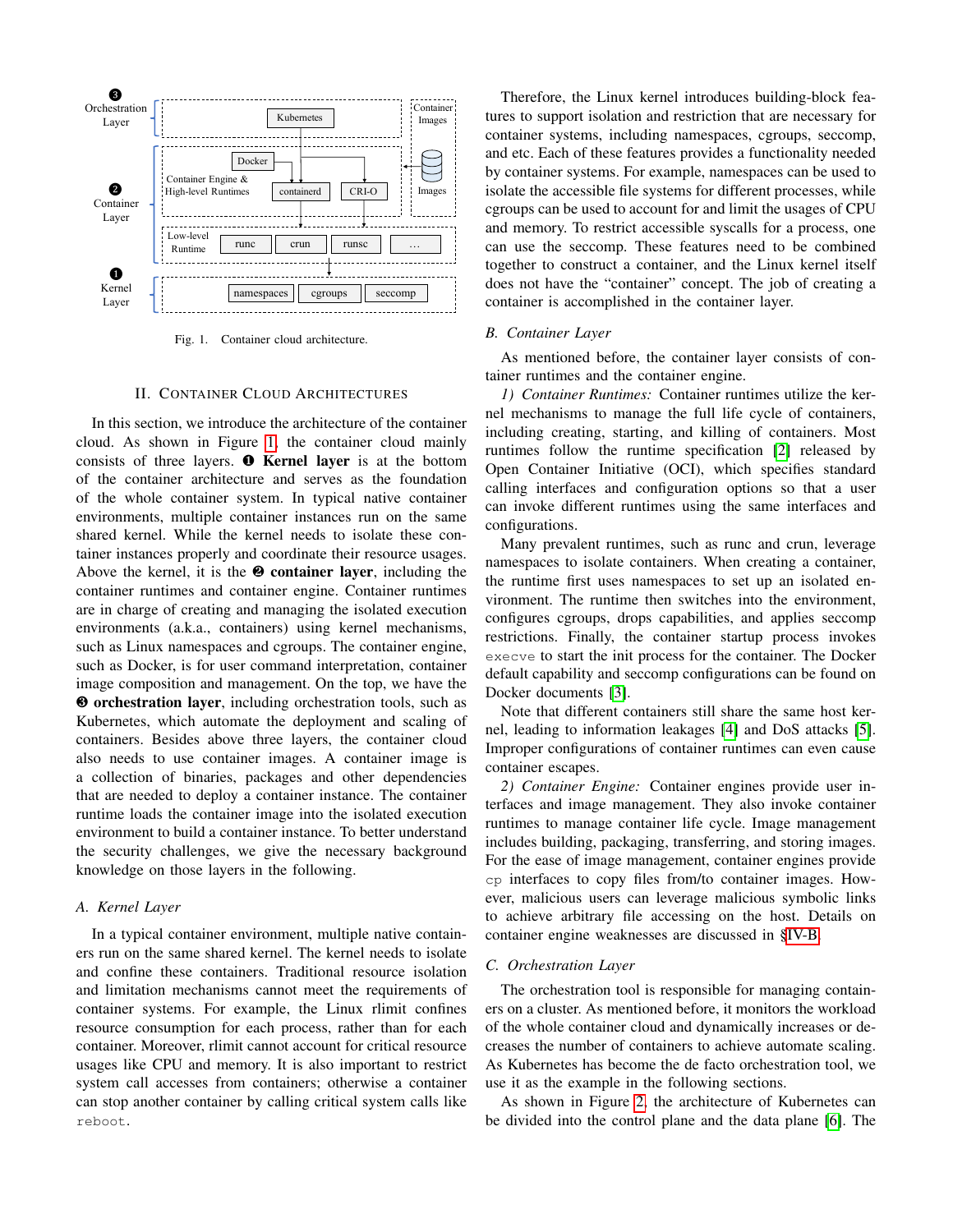

<span id="page-2-0"></span>Fig. 2. Kubernetes architecture.

control plane consists of one or multiple controller nodes, such as the API server, the scheduler, the storage, and the route controller. The API server is the core of the control plane. It receives the REST requests from users and configures other components accordingly in the cluster, including control plane components and data plane pods. Therefore, it is critical that the API server authenticates and authorizes users properly, otherwise an attacker can compromise the whole cluster. For security consideration, it is also recommended to run the control plane on different nodes with the data plane.

The data plane receives commands from the control plane and carries out the jobs on data plane nodes. The nodes are actually physical machines or virtual machine instances. Each node can run multiple pods. A pod is the smallest deployable unit in Kubernetes, which contains one or more containers. Containers in the same pod share the same set of namespaces, cgroups, and filesystem volumes. Container life cycle management is delegated to the container layer. Therefore, the Kubernetes data plane faces the same security threats with the container layer. Moreover, data plane containers can be affected by compromised containers on the same node or even in the same cluster, and thus data plane container isolation as well as communication policies need be carefully configured [\[7\]](#page-8-4).

#### *D. Container Images*

A container image is a collection of binaries and packages that are needed by the container instance. Most container images conform to OCI Image Format Specification [\[8\]](#page-8-5), which specifies the standard image format. According to the specification, an image needs to contain at least a manifest, a configuration, and one or more filesystem layers. The manifest should declare high-level information on layers and the configuration, while the configuration records the detailed status of each layer. The configuration also includes other essential information needed by container engines, like environment variables and the image's entry point.

The content of an image consists of one or more layers. The bottom layer is the basic filesystem that the image is built upon. Each upper layer records the changed files compared to the layer below. For security reasons, all layers, except the topmost one, are set as read-only in current implementations of layered file systems, such as aufs and overlayfs. A container instance can only write to the topmost layer, which is discarded after the instance is killed. The restriction protects images from being manipulated by malicious containers.

The standardized formatting makes it easy to share and reuse images on the network. However, the convenience also brings the security risk that vulnerable or malicious images can propagate wider and faster. The details are discussed in [§IV-D.](#page-5-0)

#### III. CONTAINER ADOPTED SECURITY TECHNIQUES

In this section, we discuss the security techniques that have been adopted by container systems.

## *A. Namespaces*

The Linux kernel provides namespaces to isolate the resource planes [\[9\]](#page-8-6). For example, mount namespaces provide isolation on mount points, which further enable the file system isolation. The isolation is implemented by providing different views on mount points for different namespaces. Consequently, one cannot access the file paths that are not mapped to the current mount namespaces.

The Linux kernel currently supports 8 types of namespaces, namely cgroup, ipc, network, mount, pid, time, user, and uts namespaces, which map to 8 types of resources. Each type of namespaces has one or more namespace instances. A namespace instance contains multiple processes, which share the same resource view. Note that the system processes are in the root namespace, which has the full view of the wholesystem resources. The Linux kernel provides procfs interfaces for users to check namespace status. Using the pid namespace as an example, a user can access the /proc/[pid]/ns/ directory to check the namespace IDs for the pid process.

## *B. Cgroups*

Linux control groups (a.k.a., cgroups) are used to account for and limit resource usages [\[10\]](#page-8-7), especially critical hardware resource usages. Cgroups currently have v1 and v2 implementation versions. Although cgroups v1 are still widely used, it is suggested to upgrade to the v2 version by the Linux community. The v2 version is empowered by newer techniques and offers a unified hierarchy organization for cgroup instances.

Cgroups currently supports 13 types of resources, including cpu, cpuacct, cpuset, freezer, perf\_event, memory, hugetlb, rdma, blkio, pid, device, net\_cls, and net\_prio. Each resource type is managed by the corresponding cgroup controller. A cgroup user can choose to activate any of these 13 controllers to account for corresponding resources. For a specific type of resource, the cgroup instance accounts the total usage for all processes belonging to it. Multiple cgroup instances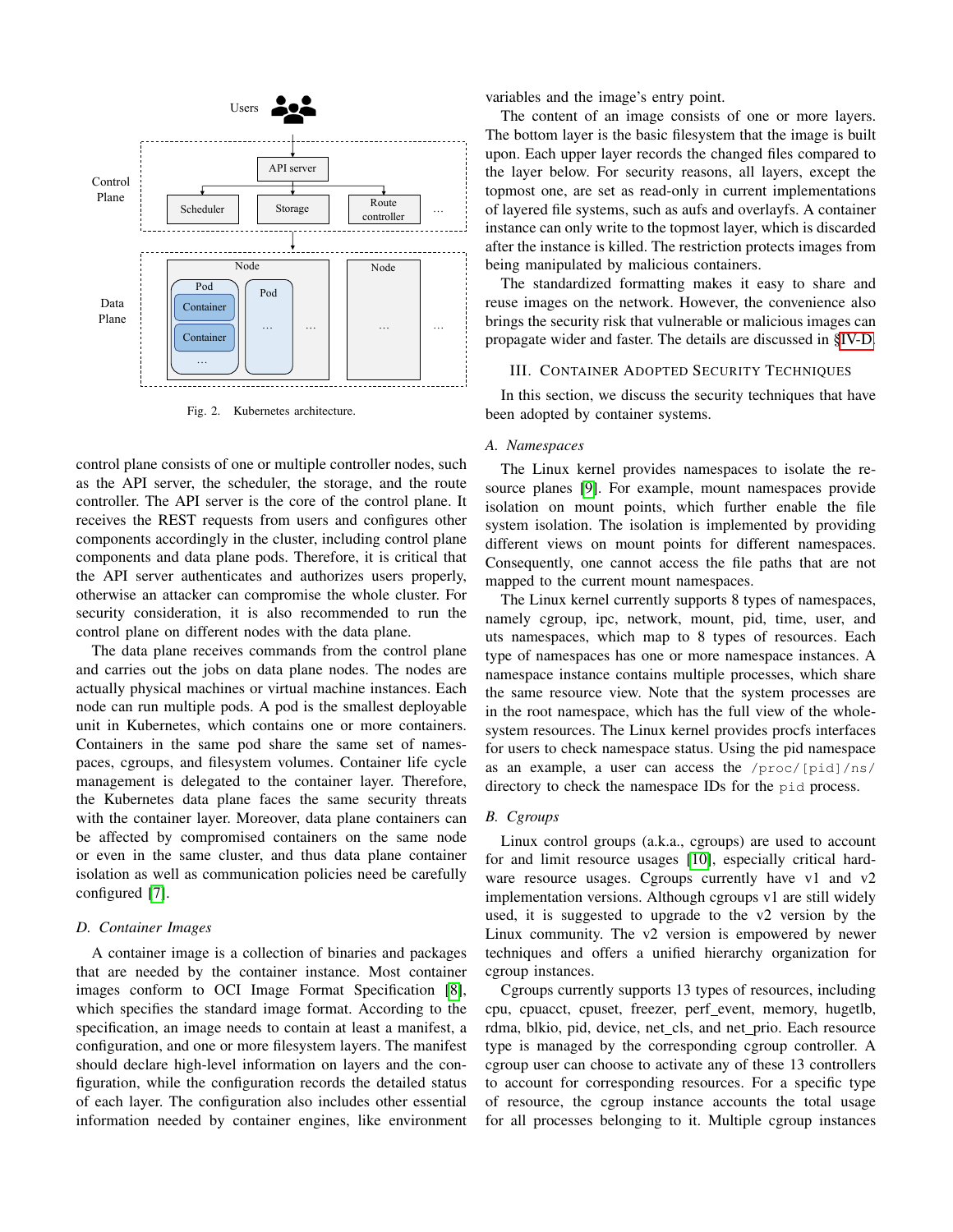are organized in a tree hierarchy. Cgroups also provide filebased user interfaces. Similar to procfs interfaces used by namespaces, cgroups have a cgroup sys filesystem. Users can manage cgroup instances, check resource usages, and set usage limitations via the cgroup sys file interfaces.

#### *C. Seccomp*

Seccomp is used to restrict syscalls for a process, including blocking sensitive syscalls and dangerous arguments [\[11\]](#page-8-8). It can be enabled by calling seccomp syscall on a specified process. Seccomp supports a strict mode and a filter mode. A process can only make read, write, and \_exit syscalls when the strict mode is applied. On the contrary, the filter mode allows the user to specify the blocked syscalls and arguments. The filter mode is achieved by hooking syscall entries with BPF filters on the target process. When receiving a syscall from the target process, the kernel first traverses all installed filters to decide whether the syscall is allowed or not, before the syscall is actually handled. Once a process enters the seccomp state, it can no longer disable seccomp. Moreover, seccomp rules of a process also apply to all its children processes. Consequently, seccomp is suitable to restrict containers in the cloud.

#### *D. Mandatory Access Control*

The Linux kernel adopts mandatory access control (MAC) to enforce centralized and fine-grained access control. Compared the discretionary access control (DAC), MAC policies can only be modified by the system administrator and thus are tamper-proof. On the other hand, MAC policies are more fine-grained and can specify accessible permissions for each process on each resources. MAC is supported by the Linux security module (LSM), which provides configurable hooks on security-critical paths in the Linux kernel. Therefore, MAC is suitable to protect the cloud system against malicious containers. For example, MAC can enforce that a process within a container cannot access the files outside of containers, even the process has root privilege. Popular MAC frameworks include SELinux, AppArmor, and etc.

#### *E. Sandboxed and Virtualized Containers*

Sandboxed runtimes such as gVisor use a user-space kernel to further isolate containers. The user-space kernel handles most of the syscalls from containers and makes as few syscalls as possible on the host system. Using such a defense-indepth strategy, sandboxed runtimes reduce the attack surface. Virtualized runtimes directly place containers in lightweight VMs. Compared with native runtimes and sandboxed runtimes, virtualized runtimes provide more robust isolation. A typical example of virtualized runtimes is kata-runtime. However, both sandboxed and virtualized runtimes introduce extra performance overhead compared with native runtimes. They also can be escaped [\[12\]](#page-8-9) if configured improperly.

#### *F. Role-based Access Control*

The most widely used orchestration tool, Kubernetes, adopts role-based access control (RBAC) to authorize operations on objects from subjects [\[13\]](#page-8-10). Subjects can be users, groups, or service accounts, while objects can be any resources in the Kubernetes cluster including pods, nodes, logs, etc. RBAC uses Role and ClusterRole objects to represent the rights, including which objects are accessible and how they can be accessed. These role objects can be bound to subjects to achieve authorization. The bindings are specified by RoleBinding and ClusterRoleBinding objects. The scopes of Role and RoleBinding are restricted by Kubernetes namespaces [\[14\]](#page-8-11), while ClusterRole and ClusterRoleBinding are clusterwide. By adopting namespaced roles and bindings, the cluster administrator can achieve fine-grained access control. However, fine-grained access control also complicates RBAC rules configuration. As the cluster scale becomes larger, RBAC rules become error-prone and introduce security risks. The details are discussed in [§IV-C.](#page-5-1)

#### IV. CONTAINER SECURITY CHALLENGES

As discussed before, a typical container system usually involves multiple layers, including the kernel layer, the container layer, and the orchestration layer. The container cloud security depends on the security of these layers, and it is challenging to secure all of them. In the following, we will summarize the security challenges of protecting each of them.

# *A. Kernel Layer Weaknesses*

The shared kernel has become the main security concern of adopting native containers. It introduces three main security challenges: vulnerability isolation, resource confinement, and sensitive data protection. More specifically, the current shared kernel design of containerization cannot isolate kernel vulnerabilities. It cannot achieve robust resource confinement either, including both physical and abstract resource confinement. Moreover, the shared kernel design also introduces information leaks, allowing attackers to leak sensitive data or build covert channels.

*1) Kernel Vulnerabilities:* Container techniques are not designed for sandboxing and thus cannot isolate vulnerabilities. For example, Lin et al. demonstrated that 56.82% of vulnerability exploits could launch successfully from inside the container [\[15\]](#page-8-12). As a result, if the kernel has vulnerabilities, the attacker can exploit them easily from inside the container to compromise the host kernel. Therefore, native containers that run on the shared kernel, are vulnerable to kernel vulnerabilities.

*2) Resource Confinement:* Native containers share the hardware (a.k.a., physical) resources of the host system. Therefore, it is critical to confine and limit the usages of those physical resources for each container. To achieve this, the Linux kernel introduces the cgroups to limit the CPU, memory, and IO resource usages. However, Gao et al. showed that the outof-band workloads can break the Linux cgroups' confinement [\[16\]](#page-8-13).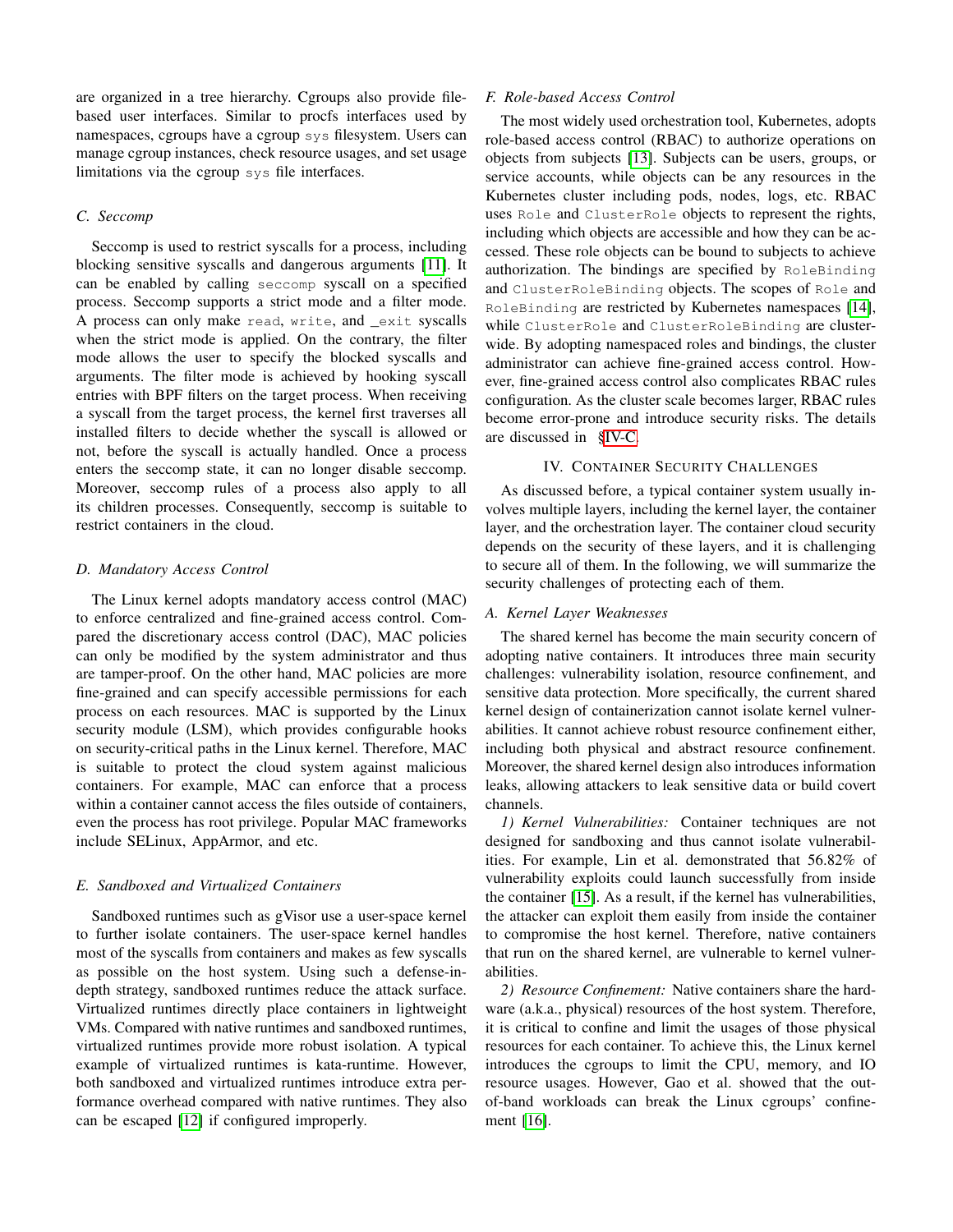Other than physical resources, researchers further identified that the kernel variables and data structures are also shared between native containers. These kernel variables and data structure instances are termed *abstract resources*. Compared with physical resources, abstract resources are more prevalent but under-protected. Therefore, Yang et al. proposed the abstract resource attacks, which attack other native containers on the same shared kernel by exhausting the shared abstract resources [\[5\]](#page-8-2). Their work demonstrated that abstract resource attacks affect all aspects of Linux kernel functionalities, including process management, memory management, storage management, and IO management. Moreover, most mainstream operating systems, including Linux, FreeBSD, and Fuchsia, are also vulnerable to abstract resource attacks.

*3) Sensitive Data Leaks:* Besides kernel vulnerabilities and weaknesses on resource confinement, the shared kernel may also leak sensitive information, leading to privacy leakage [\[17\]](#page-8-14) [\[18\]](#page-8-15). Gao et al. revealed that the kernel leaks information via pseudo file systems, such as /proc and /sys. Based on the leaked information, they further demonstrated that the attacker can launch the synergistic power attack that might impact the reliability of data centers [\[4\]](#page-8-1). The authors further demonstrated that those information leaks can be exploited to infer private data, detect co-residence, and build covert channels.

Besides the traditional container environments, security researchers also found that the function-as-a-service (FaaS) platform may suffer from information leaks from the memory bus. They further designed covert channels between Amazon lambdas based on these information leaks to demonstrate the feasibility [\[19\]](#page-8-16).

## <span id="page-4-0"></span>*B. Container Layer Weaknesses*

Similar to the kernel layer, the container layer also faces three security challenges: container vulnerabilities, resource confinement, and insecure configurations. In particular, severe CVEs have been identified in Docker engine, runC, containerd, and the virtualized container. Moreover, researchers revealed that the frequent communication between container components introduces resource exhaustion attacks. In addition, the insecure configurations in the container layer may also undermine the container security significantly.

<span id="page-4-1"></span>*1) Container Layer Vulnerabilities:* Dozens of vulnerabilities have been disclosed in the container layer, many of which are severe enough that attackers could leverage them to escape containers.

Docker engine vulnerabilities. Docker copy mechanism caused multiple CVEs that can be triggered via docker cp command [\[20\]](#page-8-17). CVE-2018-15664 is caused by a time-ofcheck-to-time-of-use (TOCTOU) bug, which can be triggered by the symbolic link exchanges. CVE-2019-14271 is caused due to the loading of a malicious dynamic libraries within containers. Besides, another container engine named Podman was also vulnerable to the symbolic link-related issues in the copy mechanism (podman cp). All of above vulnerabilities could lead to container escapes.

Runtime vulnerabilities. The popular container runtime *containerd* mistakenly exposes containerd-shim API to containers that share the host network namespace. As a result, attackers with root privilege in such containers could execute arbitrary commands on the host via the containerd-shim socket and thus breaking the container isolation.

Another popular low-level runtime named runC also introduces a container escape vulnerability when resolving magic links. This vulnerability (assigned CVE-2019-5736) allows attackers in containers to open the runc or docker-runc binary on the host and overwrite it with arbitrary commands. Actually, the link resolution in container is error-prone, causing another vulnerability CVE-2021-30465 in directory traversing. By exploiting these CVEs, the attacker can easily escape from the container.

Kata container vulnerabilities. Virtualized containers leverage the hardware virtualization techniques to reinforce the container isolation. Therefore, people consider that they are more secure than native containers. Unfortunately, security researchers demonstrated that it is also possible to escape from the Kata virtualized containers.

More specifically, Kata containers do not enforce the device cgroups, giving the attacker chances to access the /dev files on the guest virtual machine, leading to CVE-2020- 2023. The attacker can exploit this CVE to overwrite the underlying kata-agent. Moreover, the Kata container reuses the corrupted kata-agent, leading to CVE-2020-2025. In addition, kata-runtime does not check the validity of the mount point in the shared folder; it resolves any symbolic link and conducts the mount operation, leading to CVE-2020-2026. With these vulnerabilities, attackers within Kata containers could masquerade as kata-agent and create a symbolic link at the mount point. Root file system of the new container will be mounted to anywhere on the host pointed to by the symbolic link. In this way, the attacker can break the virtualized container, even though the hardware virtualization techniques are in use.

*2) Resource Exhaustion Attacks:* Besides the software vulnerabilities, the container layer also suffers from resource exhaustion attacks. Zhou et al. revealed that the inter-component communication in Docker is able to break the CPU usage constraint of containers and consume  $7\times$  of CPU than that is allowed [\[21\]](#page-8-18). Besides, Xiong et al. also showed that the IP addresses of the host machine in function-as-a-service (FaaS) platforms can be exploited to cause IP-blockages of benign functions [\[22\]](#page-8-19).

*3) Insecure Configurations:* Container engines and runtimes could be configured with different options and arguments for various use cases. Some of these configurations might be sensitive and the mis-configuration introduces security problems. For example, Docker daemon configured to listen on remote TCP socket without authentication could be exploited by attackers to control the host by creating new malicious privileged containers. Daemon listening locally tends to be more secure, but it could be exploited by DNS rebinding or host rebinding [\[23\]](#page-8-20) as well. Even in the case where Docker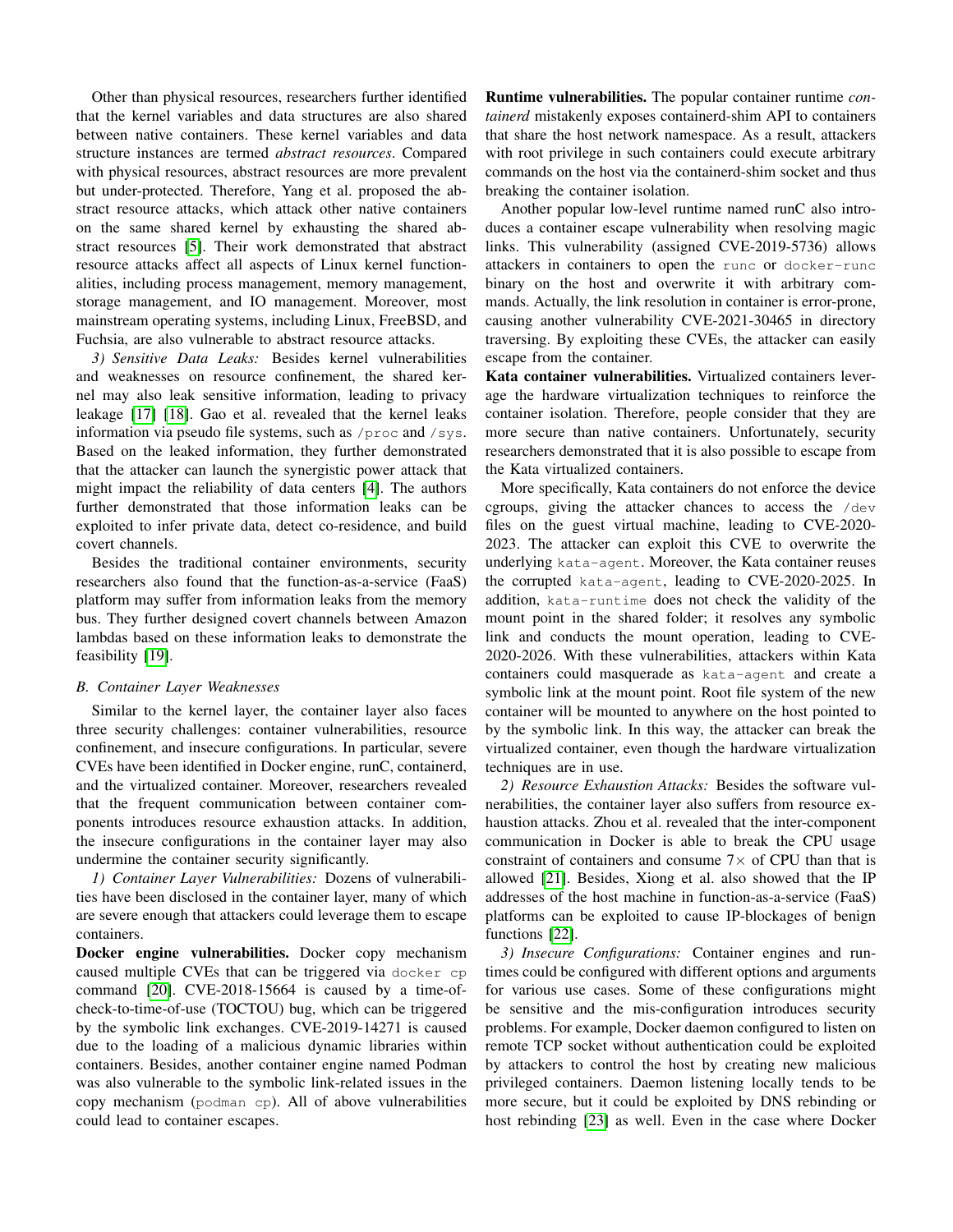daemon only listens on a local UNIX socket, if non-privileged users are added into the docker group, they could exploit this UNIX socket to escalate privilege by creating privileged containers.

Currently, Docker provides different kinds of sensitive configurations via docker run commands, as discussed below. For runtime privilege and Linux capabilities. Docker supports four docker run commands for specifying runtime privilege and Linux capabilities. More specifically, --cap-add adds Linux capabilities while --cap-drop drops Linux capabilities; --privileged grants the running instances the root privilege; --device adds specified devices to the running container instance. Unfortunately, those commands can be easily misused to grant the container excessive privileges or capabilities, threatening the security of the container systems.

For runtime resources isolation. Docker also provides run commands for supporting Linux namespaces, including --pid for the PID namespace; --uts for the UTS namespace; --ipc for the IPC namespace; --network for the network namespace; --userns-remap for the user namespace. However, Docker allows a container to share the host namespaces by specifying the parameter as the host one (i.e.,  $-\text{pid} = \text{host}$ ). These sharing configurations bypass the isolation of Linux namespaces, undermining the container security.

For runtime resources constraints. Docker provides 20+ run commands to support Linux cgroups for resource constraints, including --cpu-shares for CPU shares, --memory for memory limit,  $-\text{device-read-bps}$  for read rate limit from a device, and --device-write-bps for write rate limit to a device. It is suggested to use as many cgroups as possible to defend against resource exhaustion attacks from malicious container users. Moreover, these cgroups also add another security defense layer against malicious container. For example, the Kata container did not enforce the device cgroups, giving the attacker chances to write to the hard drive of the guest virtual machine directly (CVE-2020-2023).

For security configuration. Docker provides --security-opt commands to allow users to specify additional security configurations for the container instances, including enforcing mandatory access control mechanisms, preventing from gaining new privileges and configuring seccomp profile. Those configurations are critical to the container security. Therefore, it is recommended to enforce those security configurations. However, Docker allows to turn off seccomp by specifying --security-opt="seccomp=unconfined", which undermines the container security.

# <span id="page-5-1"></span>*C. Orchestration Layer Weaknesses*

The container orchestration tool faces security threats from multiple aspects, including vulnerabilities, insecure configurations, and weak network isolation. We focus on Kubernetes in this section.

*1) Orchestration Tool Vulnerabilities:* Vulnerabilities of orchestration tool leads to privilege escalation, container escape, and denial of services.

Privilege escalation vulnerabilities. The attackers may exploit vulnerabilities to execute any commands to escalate their privileges. For example, the API server mishandles the forwarding connections to backend, giving the attacker chances to execute arbitrary commands in the pods (CVE-2018-1002105). Moreover, an attacker might exploit vulnerabilities to escalate the privilege of one node to the privilege of the whole cluster. For instance, the API server fails to validate the redirection of upgrade requests correctly, leading to CVE-2020-8559. As a result, the attacker can redirect and execute commands on other nodes.

Container escape vulnerabilities. Vulnerabilities of Kubernetes may also lead to container escape. For example, the symbolic links are resolved on the host before mounted into containers, allowing the attacker to access directories outside of the container (CVE-2017-1002101). Actually, the patch [\[24\]](#page-8-21) is not complete and leads to the time-of-check-to-time-of-use (TOCTOU) attacks. A new CVE-2021-25741 was assigned. Moreover, the kubectl cp command introduces the similar issues with docker cp command (discussed in [§IV-B1\)](#page-4-1), leading to CVE-2019-1002101, CVE-2019-11246, CVE-2019- 11249, and CVE-2019-11251. By exploiting these vulnerabilities, malicious users in a container can create or overwrite files outside of the container.

Denial of service vulnerabilities. Kubernetes contains several denial of service (DoS) vulnerabilities. The Golang HTTP/2 implementations used by the API server is vulnerable to the ping flood and reset flood attacks, causing CVE-2019- 9512 and CVE-2019-9514. Moreover, the API server does not validate the input YAML files properly. As a result, when parsing a specially-crafted YAML files, the API server consumes excessive amounts of CPU and memory, leading to DoS attacks (CVE-2019-11253).

*2) Weak Network Isolation:* It is challenging to secure network within a Kubernetes cluster. For example, in the multitenancy scenario, one compromised pod can send malicious traffic to other pods. Moreover, one compromised node could also send malicious traffic to other nodes. In addition, the cluster network is actually maintained by Container Network Interface (CNI) plugins in different network layers relying on different techniques. As a result, potential threats in all these layers and techniques might undermine the confidentiality, integrity and availability of the network in the cluster. It has been shown that clusters with CNI plugins working on data link layer (layer 2) are potentially vulnerable to ARP or DNS spoofing by default. Plugins utilizing BGP routing protocols suffer from BGP hijacking problem, which is a practical threat to a Kubernetes cluster [\[25\]](#page-8-22).

# <span id="page-5-0"></span>*D. Container Image Weaknesses*

As shown in Figure [1,](#page-1-0) the container engine loads a container image to the runtime to initiate a container instance. As such, the security of the container environment also depends on container images.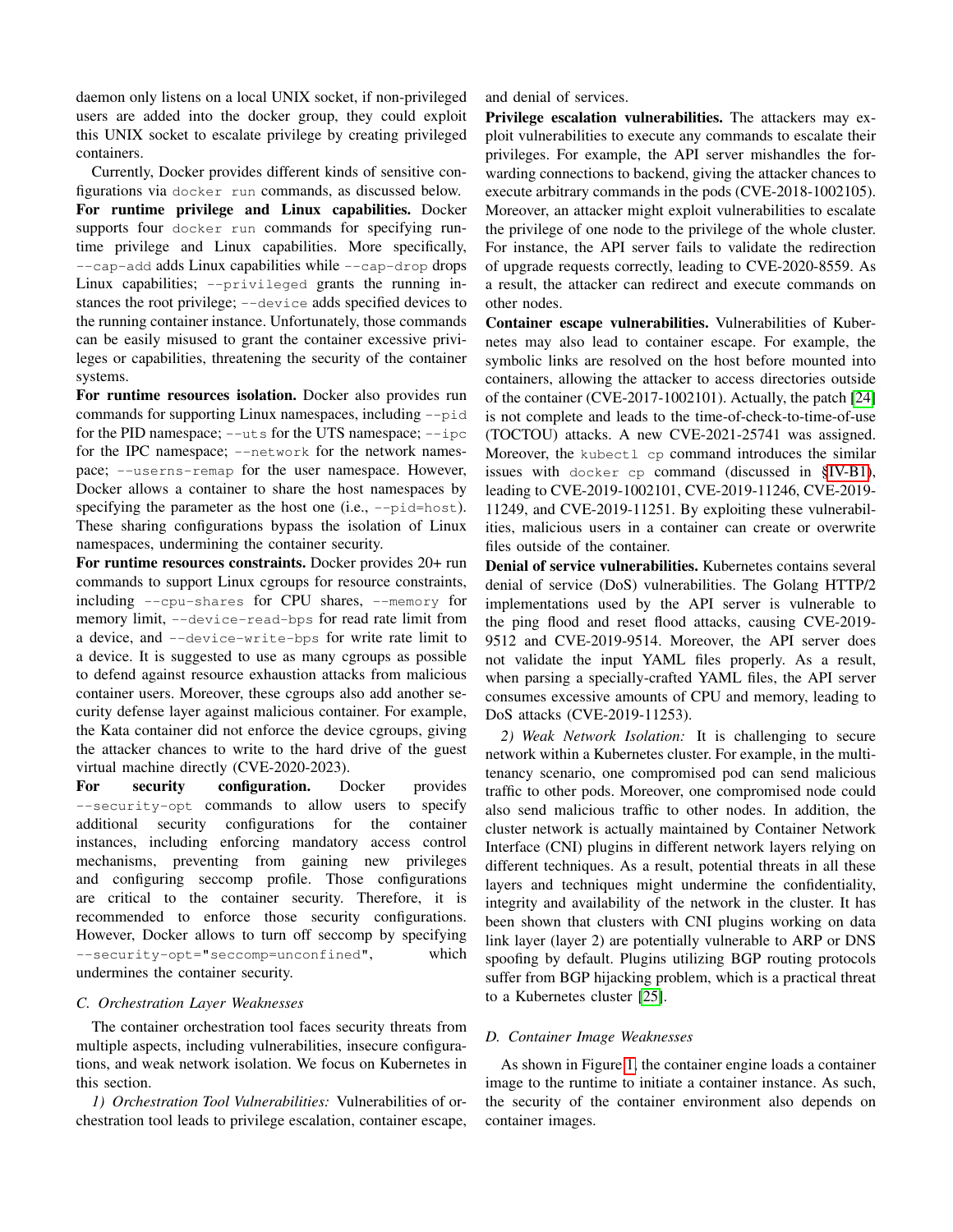*1) Software Vulnerabilities:* A container image is a collection of binaries, packages and other dependencies that are needed to deploy a container environment. However, these binaries and packages may contain vulnerabilities. For example, researcher revealed that both official and community Docker images contain more than 180 vulnerabilities on average when considering all versions [\[26\]](#page-8-23). Moreover, researchers also showed that the certified and verified repositories introduced by Docker do not improve the overall image security. While the average number of unique vulnerabilities found across repositories are expected to grow with 105 vulnerabilities per year [\[27\]](#page-8-24).

*2) Malicious Images:* Beside the unintended software vulnerabilities, the container images may also contain the purposely-introduced malicious software. Security researchers have identified crypto-mining related malicious images on the Docker hub [\[28\]](#page-8-25). Researchers also detected 42 malicious images from the Docker hub using VirusTotal malware scanning.

# V. CURRENT PROTECTION STATUS AND FUTURE **DIRECTIONS**

In this section, we summarize current protection efforts on container security. We further analyze limitations of current protection and point out future research directions.

## *A. Isolating Kernel Layer*

Besides hardening the kernel [\[29\]](#page-8-26)–[\[31\]](#page-8-27), researchers and developers in Linux kernel and the container communities have developed different schemes for isolating kernel weaknesses.

*1) New Namespaces:* Researchers have proposed the security namespace, allowing containers to have an autonomous control over their security mechanisms, such as Integrity Measurement Architecture (IMA) and AppArmor [\[32\]](#page-8-28). More recently, Linux kernel developer submitted the patches for a new kernel namespace mechanism named *CPU namespace*, which isolates CPU information by creating a scrambled virtual CPU map [\[33\]](#page-8-29). CPU namespace enables that every virtual namespace CPU maps to a physical CPU. Therefore, both the control and display interfaces are CPU namespace context aware. In this way, a process can only get resource view via a virtual CPU map, which reduces potential leaks from /proc.

*2) Sandboxed Container:* Besides kernel mechanisms, container community also proposed sandboxed container solutions to isolate kernel vulnerabilities. The most well-known sandboxed solutions is gVisor developed by Google. Instead of running containers on the shared kernel directly, gVisor runs a container on a dedicated user-space kernel, called Sentry. For security reasons, Sentry intercepts and handles most syscalls from containers. Therefore, Sentry reduces the syscalls that can be invoked on host kernel from containers, and thus reducing the attack surface. Such defense-in-depth strategy improves container security. However, Sentry still needs to invoke 50+ system calls to serve its needs, which undermines the isolation between Sentry and the host kernel.

*3) Virtualized Container:* Beside the sandbox container. container community also leverages hardware virtualization techniques to improve the overall security of container systems. One example is the Kata container, which runs the container instance inside a virtual machine instance [\[34\]](#page-8-30). The virtual machine guarantees the strong isolation while the guest kernel is pruned to reduce the performance overhead.

*4) Future Directions:* Currently, containers rely on Linux mechanisms, such as namespaces and cgroups, to isolate and limit resource usages. However, the security and effectiveness of those mechanisms have never been studied systematically. The prior work has demonstrated that the father PID namespace mirrors any PIDs in the children namespaces. As a result, the attacker can easily break the isolation of PID namespace and exhaust all PIDs on the shared kernel, crashing other containers [\[5\]](#page-8-2). Therefore, one should not blindly trust the container related kernel mechanisms. More analysis on namespaces and cgroups is required to fully understand their effectiveness.

# *B. Hardening Container Layer*

Researchers and developers provide plenty of best practices for protecting the container layer.

*1) Enforcing Least-privileged:* As mentioned before, native containers share the host permissions. Therefore, to improve security, one needs to reduce their privilege as much as possible. As such, people proposed to enforce least privilege for the container. More specifically, it is suggested not to use the --privileged parameter when running a Docker container. Moreover, containers should drop as many capabilities as possible and only keep the capabilities that are necessary to the container functionalities. Also, the container should set --security-opt=no-new-privileges to prevent the container from obtaining any new privileges. By dropping capabilities, the container can block a considerable amount of kernel vulnerabilities [\[15\]](#page-8-12). In addition, for the necessary capabilities, the container should further leverage the user namespace to constrain the capabilities to its namespace only, rather than the root namespace on the host.

*2) Adopting More Security Measures:* Linux kernel provides 8 namespaces for resource isolation and 13 cgroups for resource constraint. Therefore, it is suggested to adopt as many namespaces and cgroups as possible to isolate and limit the container resource usage. However, current container engines only have partial support on Linux namespaces and cgroups, leading to security weak spots.

Moreover, the container can adopt mandatory access control mechanisms, such as AppArmor, to enforce customized and fine-grained access control for each container instance. In addition, containers should also use seccomp to block sensitive system calls to further improve the security.

*3) Checking Configuration:* Container developers also build tools to automatically detect the insecure configurations in the container cloud. For example, Docker provides dockerbench-security tool to check dozens of insecure container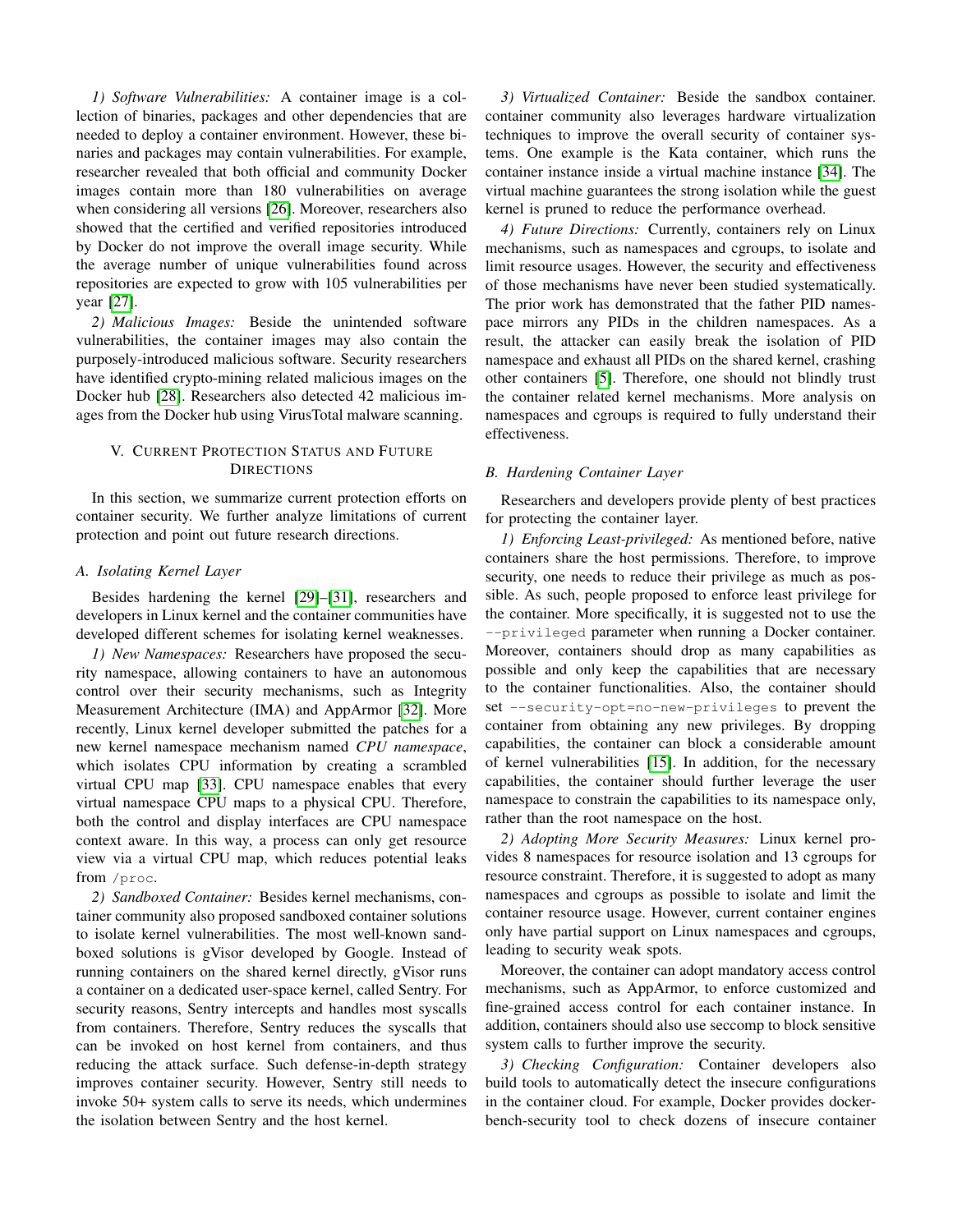configurations. The tests are automated. However, dockerbench-security tool requires the root privilege, cannot be used to check the non-root containers.

*4) Future Directions:* For functionality support, current OCI Runtime Specification still allows 14 capabilities, including dangerous ones, such as AP\_SETUID and CAP\_SETFCAP [\[35\]](#page-8-31). These capabilities might allow privilege escalation as discussed by grsecurity [\[36\]](#page-8-32). Therefore, whether those allowed capabilities will cause security problem is still an open question. More research works are needed to understand the security impacts of these capabilities.

Moreover, researchers have developed an open-source tool named Metarget [\[37\]](#page-8-33), which could deploy most of aforementioned vulnerabilities in this paper. Metarget is helpful for security researchers to study the vulnerabilities and further come up with more robust defense solutions.

# *C. Securing Orchestration Layer*

Researchers and developers have proposed hardening guidance and techniques to secure orchestration layer.

*1) Secure Configuration:* Many Kubernetes security best practices have been released to guide people to configure and use Kubernetes securely. Among which, *CIS Benchmark for Kubernetes* [\[38\]](#page-8-34), released by Center for Internet Security (CIS), serves as one of the most detailed configuration guidance for Kubernetes. Besides, the recently published *Kubernetes Hardening Guidance* by NSA and CISA [\[39\]](#page-8-35) gives practical measures on security of pod and cluster network, access control, audit and upgrading.

*2) Network Reinforcement:* In Kubernetes multi-tenant environments, both inter-node communications and even interpod communications on the same node could be malicious. To mitigate such potential attacks, one of the best practices is to follow the principle of least privilege and drop the CAP NET RAW capability of pods. Another method is to adopt novel technique to validate packet routes in the cluster [\[40\]](#page-8-36). In this way, man-in-the-middle attacks (MITM) like ARP spoofing could be mitigated. Besides, many open-source container network plugins (CNI), like Calico and Cilium, support finegrained network policies, which makes it easy to control traffic between pods and network endpoints. Especially, based on the extended Berkeley Packet Filter (eBPF), Cilium supports flexible security actions on network traffic. Nam et al. also proposed and implemented a security-enforced network stack named BASTION, which provides visibility and control over inter-container traffic utilizing eBPF and XDP [\[41\]](#page-8-37).

*3) Future Directions:* The pod security policy (PSP) in Kubernetes is hard to use and has been deprecated in Kubernetes 1.21 [\[42\]](#page-8-38). At the same time, new external controllers have been proposed, such as K-Rail, Kyverno and OPA/Gatekeeper. However, it still remains unclear whether those successors will be effective in the security enforcement of pods in Kubernetes.

#### *D. Securing Container Images*

Researchers have proposed different techniques to secure container images.

*1) Image Scan:* Researchers proposed to use images scan to reduce software vulnerabilities in container images. Open-source tools like Trivy [\[43\]](#page-8-39), Anchore [\[44\]](#page-8-40), and Clair [\[45\]](#page-8-41) can be used standalone or integrated into the continuous integration process to scan container images. They provide detailed reports about how many vulnerabilities one container image contains. However, because of differences of vulnerabilities data sets, different scanners might generate different scan reports for the same container image. Berkovich et al. proposed a benchmark for evaluating image scanners [\[46\]](#page-8-42), with which users could select the most suitable scanner for their environments.

*2) Image Signature:* Digital signature is a traditional but effective way to defeat tampering and ensure the integrity of container images. In a container environment, Docker content trust (DCT) [\[47\]](#page-8-43) mechanism provides publishers with the ability to sign their images and users with the ability to verify images. The functions are implemented in Notary [\[48\]](#page-8-44), an open-source project. Besides, developers also implemented an admission controller to integrate Kubernetes with the image signature functionalities, based on Notary [\[49\]](#page-8-45).

*3) Future Directions:* Image debloating not only reduces image sizes and runtime costs, but also shrinks the attack surfaces, and thus becomes a promising technique. Several research works have proved its practicality. CDE [\[50\]](#page-8-46) gives the first try to find dependencies of an application. It uses ptrace to dynamically probe the application's necessary resources. Cimplifier [\[51\]](#page-8-47) leverages syscall logs to identify resources needed by different applications in a container. It then partitions the container into multiple smaller ones based on the analysis. However, these methods analyze runtime behaviors and may miss some dependencies. How to debloat container images reliably and effectively is still an open question.

# VI. CONCLUSION

This paper presents a comprehensive study on security challenges of the container system in the cloud. In this study, we first divide the container system into three layers according to their functionalities, including the kernel layer, the container layer, and the orchestration layer. We then summarize security related techniques and discuss the security challenges for each layer. Finally, we present the current protection status for the container cloud and point out several research directions for the future work.

Our study shows that to improve the container cloud security, we need to design and implement more robust kernel isolation mechanisms, conduct systematic security analysis on existing container techniques, and develop comprehensive configuration checking tools. More research works are needed on those topics.

#### **REFERENCES**

- <span id="page-7-0"></span>[1] C. N. C. Foundation, "Cloud native survey 2020," [https://www.cncf.io/](https://www.cncf.io/wp-content/uploads/2020/11/CNCF_Survey_Report_2020.pdf) [wp-content/uploads/2020/11/CNCF](https://www.cncf.io/wp-content/uploads/2020/11/CNCF_Survey_Report_2020.pdf) Survey Report 2020.pdf, 2020.
- <span id="page-7-1"></span>[2] "Container runtime and lifecycle," [https://github.com/opencontainers/ru](https://github.com/opencontainers/runtime-spec/blob/master/runtime.md) [ntime-spec/blob/master/runtime.md,](https://github.com/opencontainers/runtime-spec/blob/master/runtime.md) August 2021.